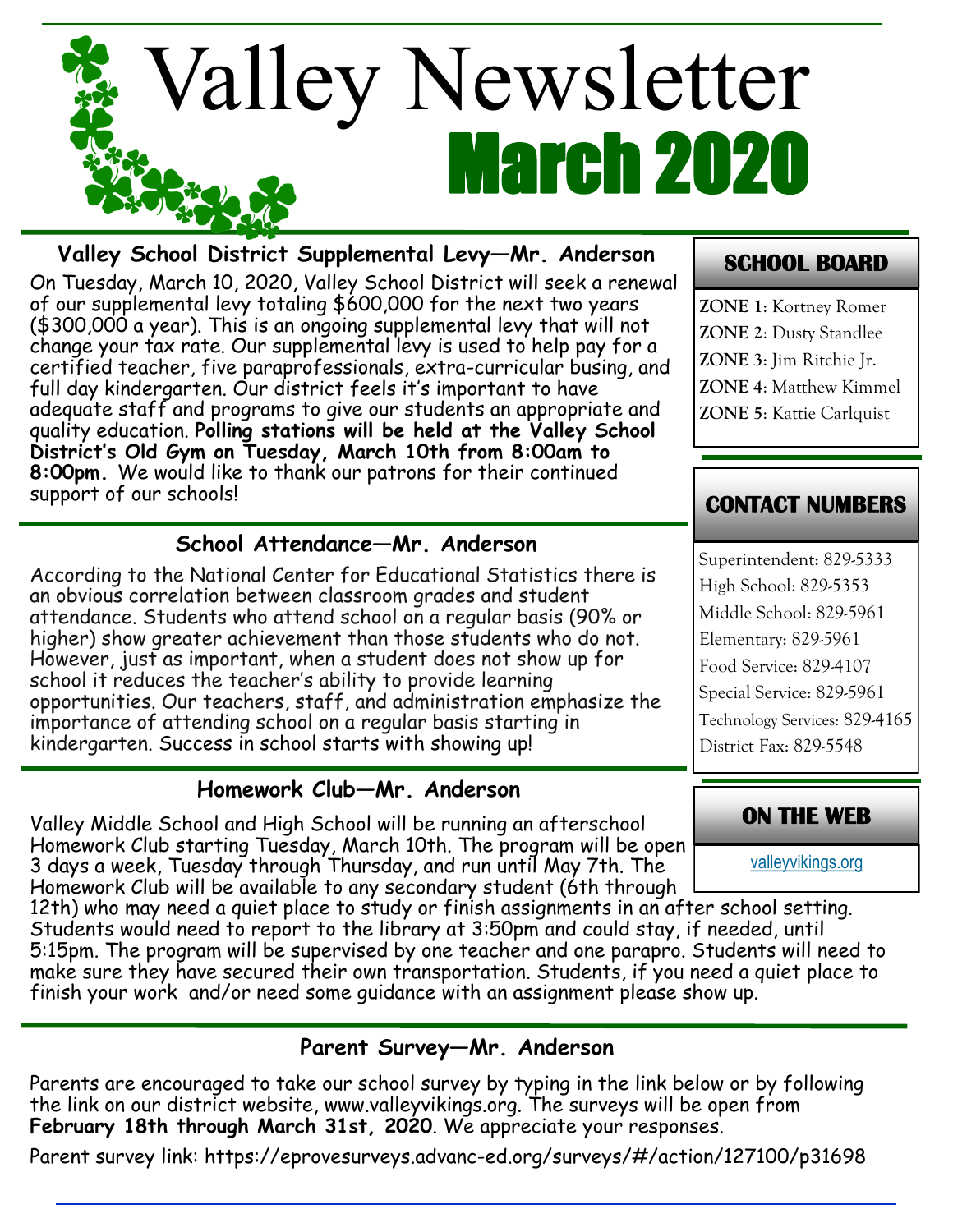## **High School Attendance—Ms. Moffitt**

This is just a reminder to parents and students of the importance of school attendance. We are not even to the end of the 3rd quarter and already in the high school we are seeing way too many absences, many of which are going to affect students receiving credit for classes and possibly graduation. According to Valley School District Policy and Idaho State Graduation Requirements a student shall not be absent from any class over 10% of the total days the class has met or credit may be withheld - nine (9) days per semester for hourly scheduled classes and five (5) days for block classes. ANYTIME a student misses class, unless they are participating in a school activity, it counts as an absence. Parents we need your help to ensure your student's success.

## **Cold and Flu Season—Mrs. Richardson**

Cold and flu season is upon us at Valley School. We are concerned about the health of all of our students. Because illnesses spread quickly when students are in the school setting, it is important that they are kept home from school when they are contagious to others, or when they are too sick to function in the classroom setting.

If your child has any of the following symptoms, please **do not send** them to school. If your child becomes sick at school, or if he/she has any of the following symptoms, you may be contacted to take him/her home.

#### **Your child should stay home if he/she has any of these symptoms:**

**Fever (100 degrees or higher orally**)- students should be fever-free, *without medication,* for 24 hours before returning to school.

**Severe Cold**- especially if it keeps the child awake at night.

**Strep Throat**- must have been taking antibiotics *at least* 24 hours before returning to school.

**Vomiting** within last 24 hours-should be able to keep solid foods down.

**Diarrhea** within last 24 hours- should have a solid bowel movement before returning to school.

**Rash/Skin Infections**-especially with fever or itching.

**Eye Infections**- teary, redness, swelling, yellow drainage.

**Head Lice**- until child is lice and nit free.

We are starting to see cases of the flu. The Flu Shot is helpful, but some strains of the flu are not susceptible to the shot. It is sometimes difficult to distinguish the flu from other causes of respiratory illness. Some of the signs and symptoms of the flu caused by the influenza virus are: **Fever /Chills, Cough, Headaches, Body Aches, Fatigue, Sore Throat, Runny or Stuffy Nose.** 

If you suspect your child may have the flu, even if they received the Flu Shot, please contact a healthcare provider.

The best way to prevent the spread of illnesses is to wash hands frequently and thoroughly. Make sure your child is dressed appropriately for the weather. If you are unsure, or have question about whether your child is well enough to come to school, please feel free to contact me or a health care provider.

Thanks for your help in making our school a safe and healthy place for our students to learn!